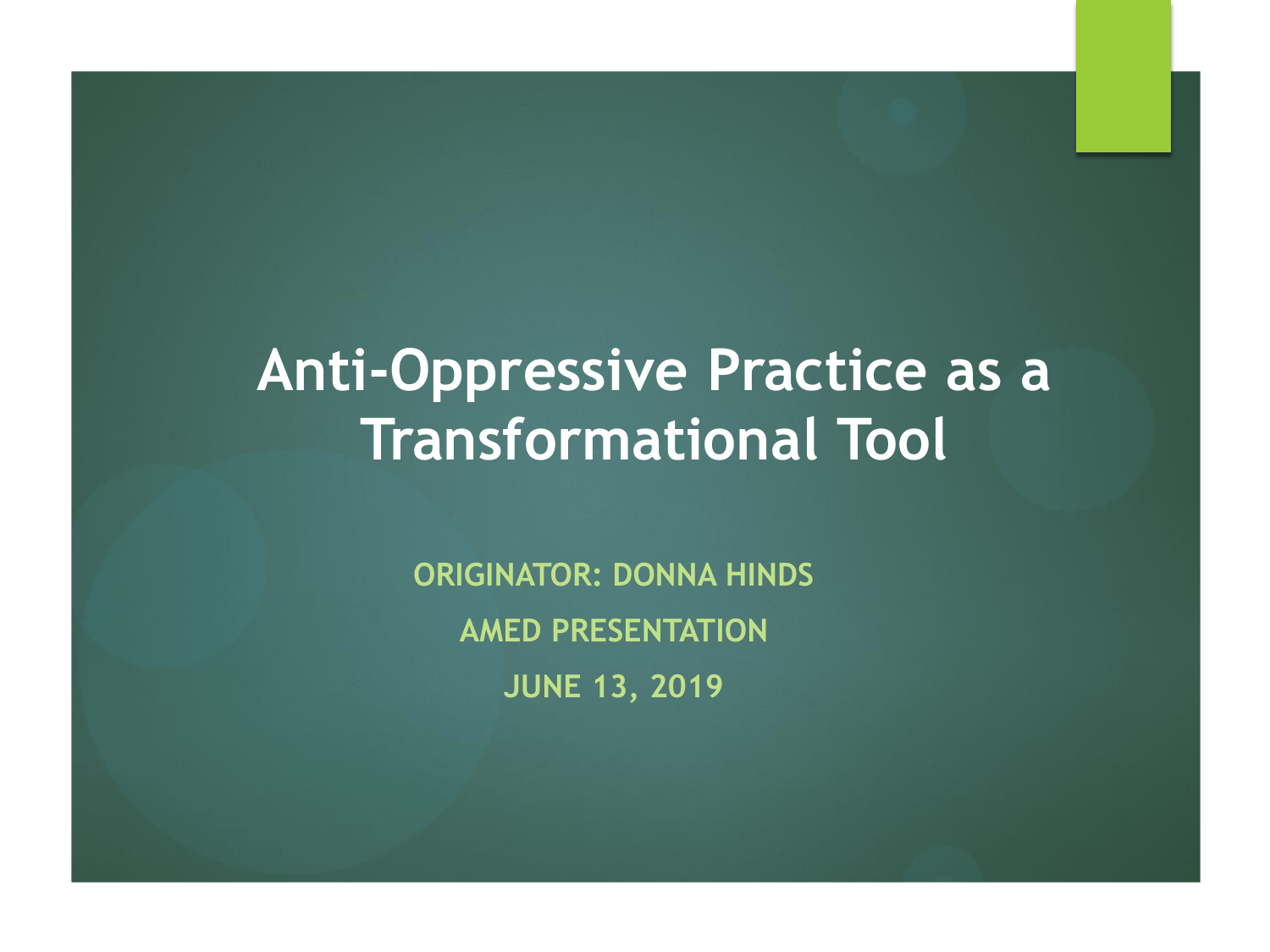

- Introduction
- The SELF
- Reframing of the mind
- Anti-oppressive Practice (AOP) and Transformational leadership
- Social Work Ethics, Insight
- **Professional Responsibilities**
- **Navigating Tool**
- Question & Answer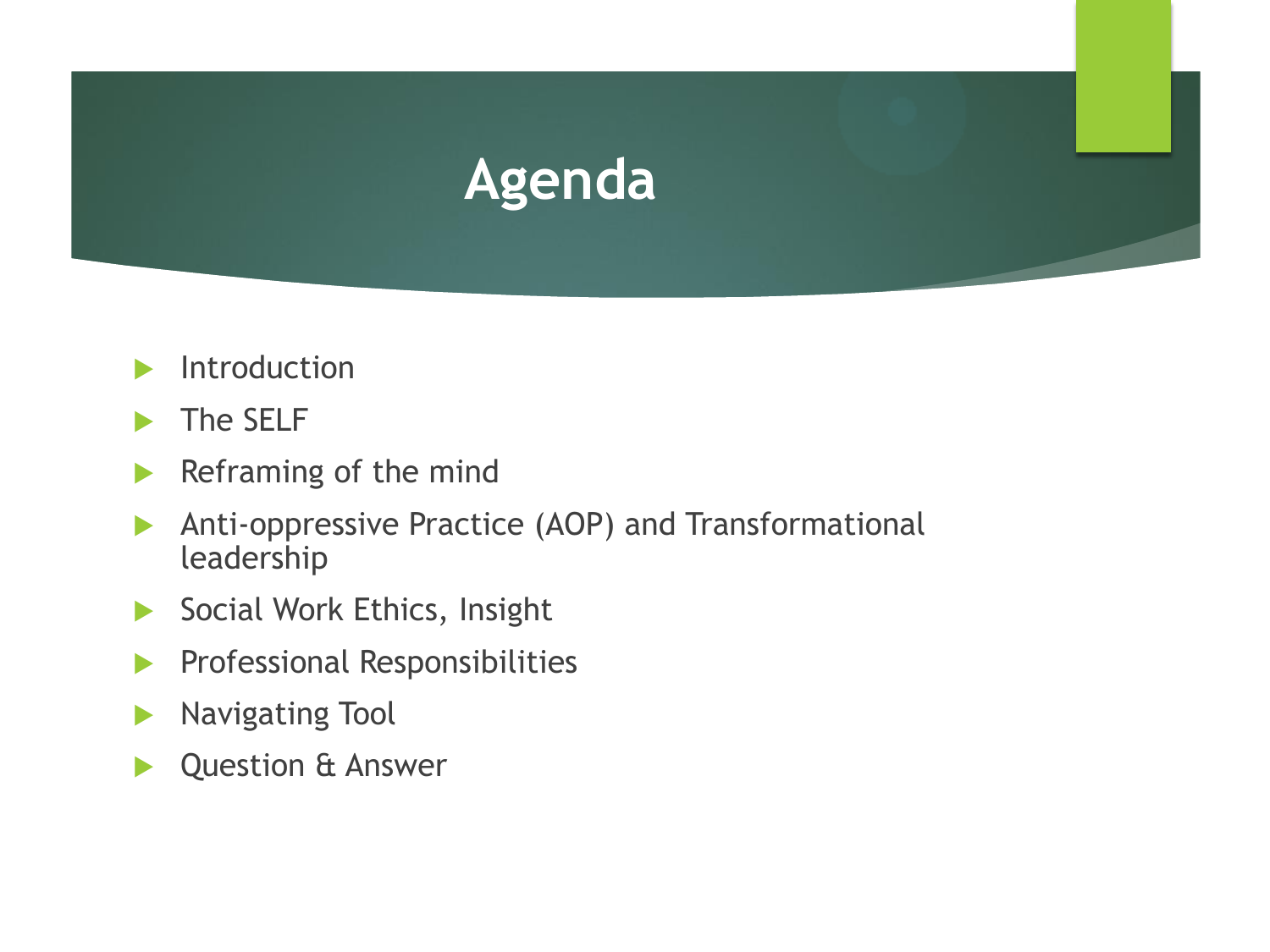#### **Introduction**

 This presentation aims to position Anti-oppressive Practice (AOP) at the personal level (Micro); specifically, using AOP as a transformational tool for self-governing in everyday practice relationships.

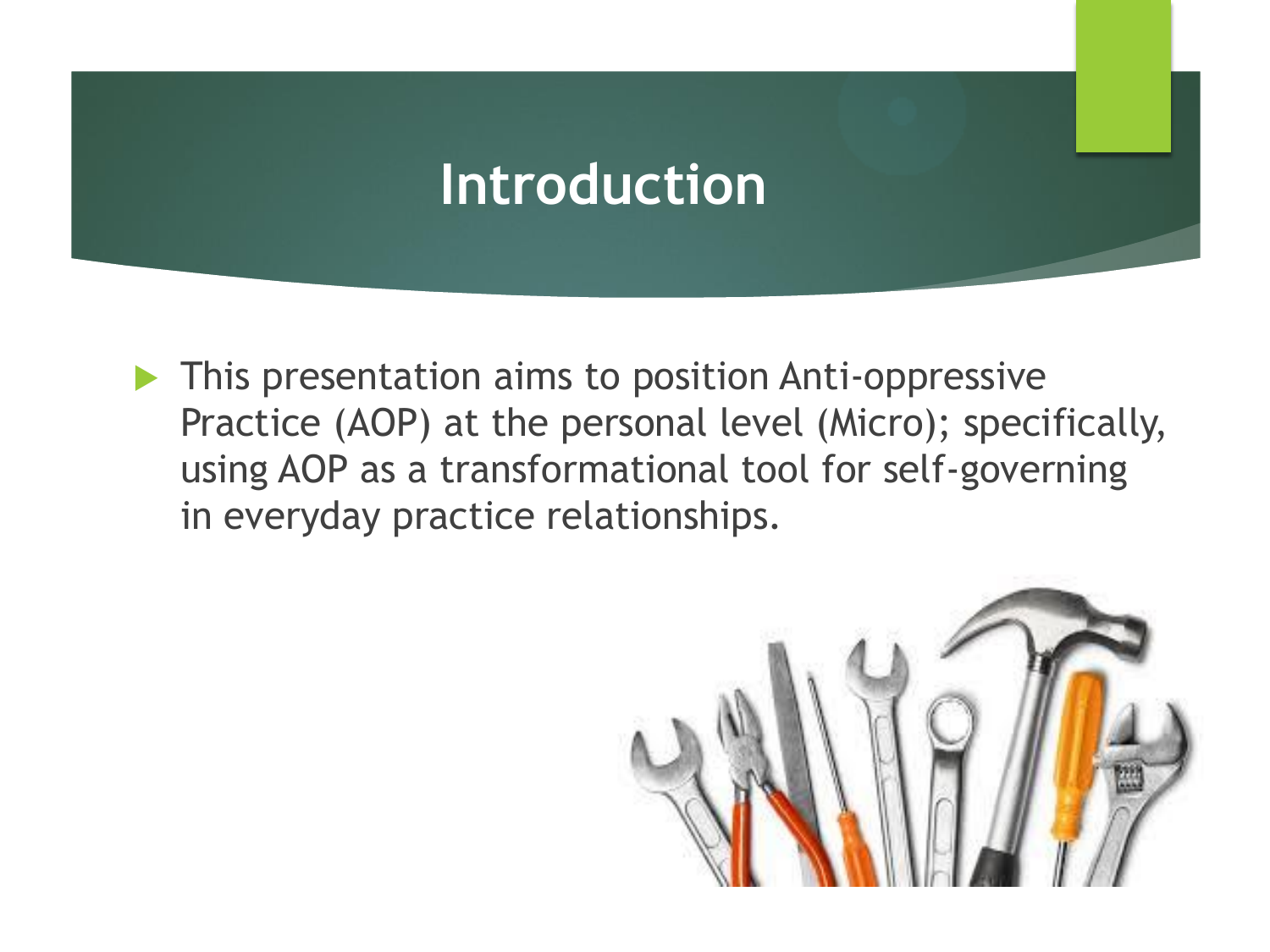- **The field of social work and social service work is** complex, multidimensional, and everchanging;
- Social workers and social service workers are world changers; they touch lives, help change social policies, help find solutions to clients and varying communities' problems;
- However, social workers and social service workers are situated within the context of a social paradox where they must ensure in their daily practice and interactions they are not the oppressor to the oppressed.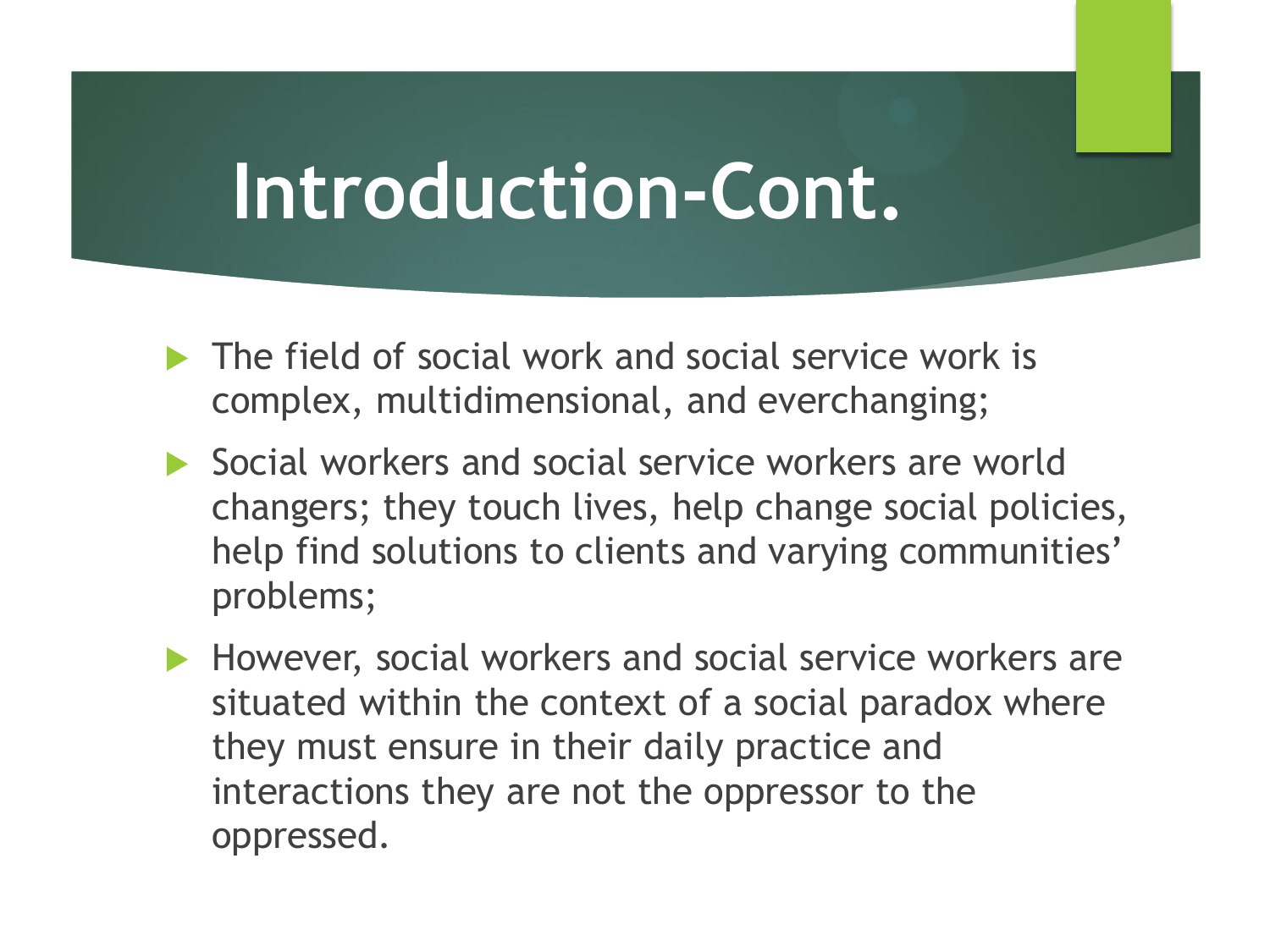- Social workers and social service workers carry enormous power depending on their job title.
- Sometimes based on the degree of power that that worker holds that worker subconsciously or consciously reproduces implicit or explicit forms of oppression;
- AOP while it is not the only key to open the door to social change it is an essential theoretical **stand** that SWs and SSWs need to incorporate in their daily practice relationship.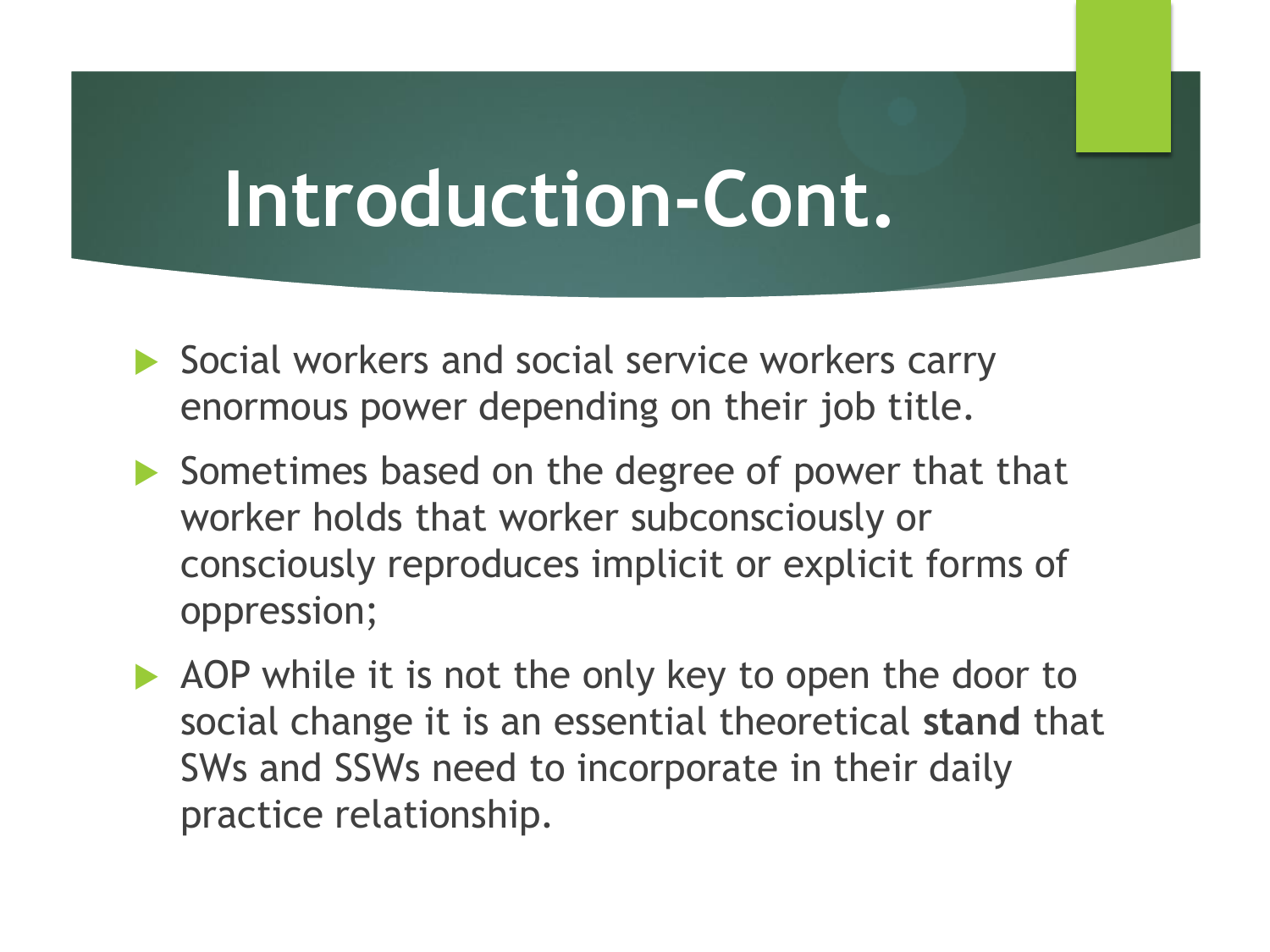- ▶ Dumbrill and Ying Yee (2019) explains that 'the nature of anti-oppressive practice is evident from the phrase itself. "Anti" means it opposes, "oppression" is what it opposes, and "practice" is the context to which it operates" (p. 1).
- ▶ Baines (2011) argued that "anti-oppressive practice attempts to integrate the search and struggle for social change directly into the social work experience" (p.4).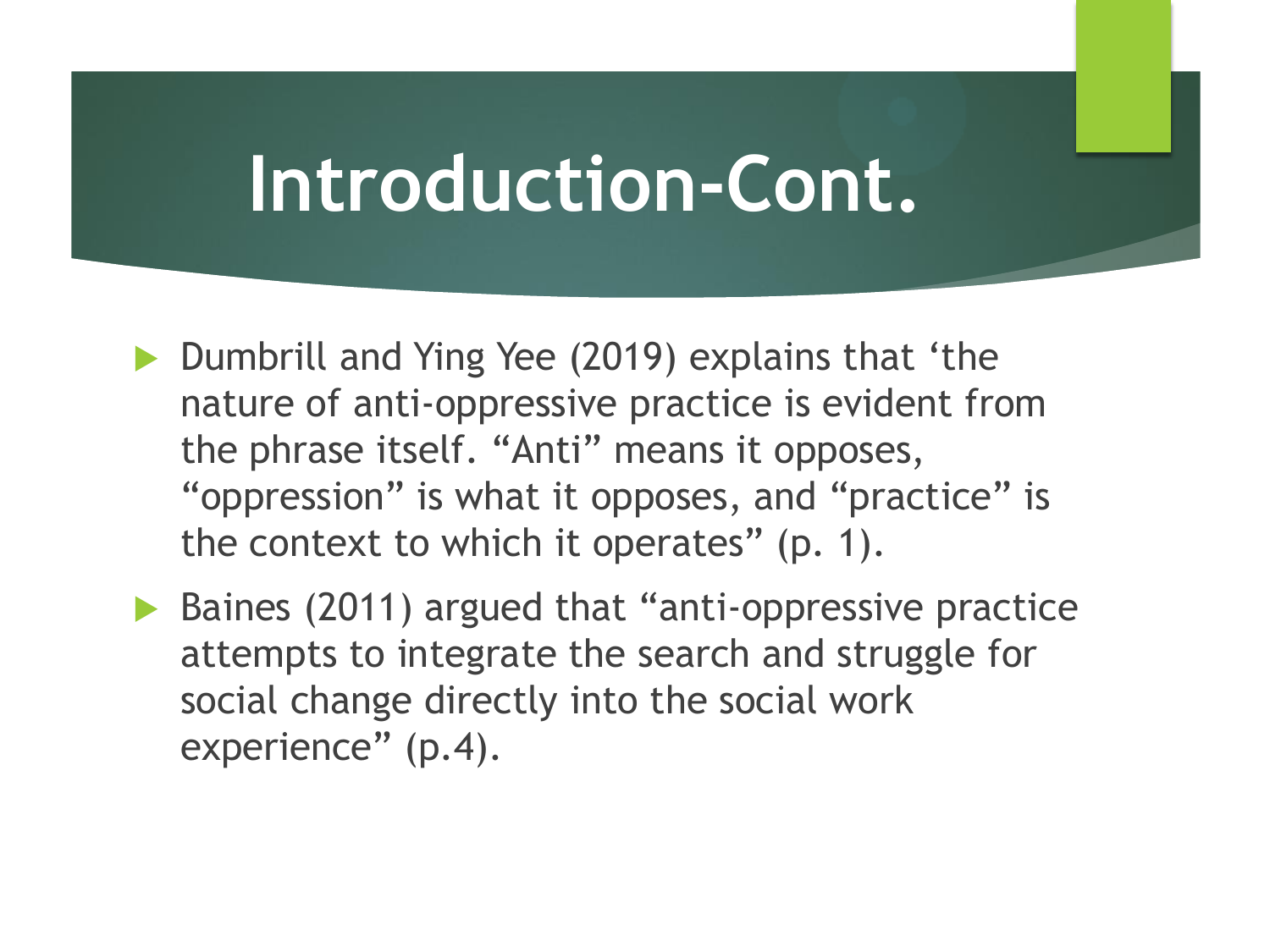- However, in the context of this presentation Antioppressive Practice (AOP) serves at the personal level (Micro) as a transformational tool that aids social workers and social service workers to
	- o create strategies,
	- $\circ$  reframing of the mind,
	- o change behaviours,
	- o navigate environments,
	- o reflect, and evaluate their experiences to learn and grow to be effective transformational leaders.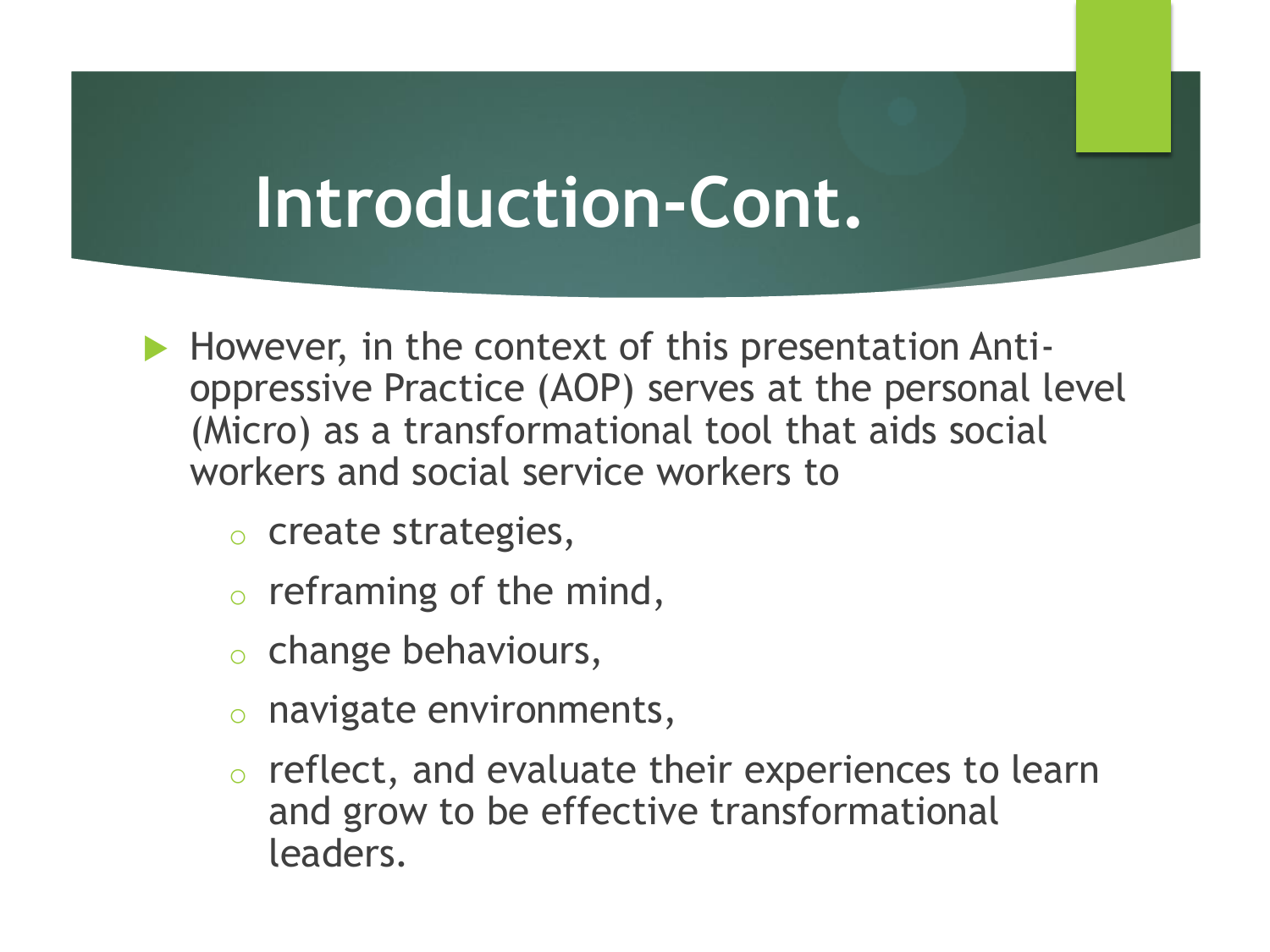- Anti-oppressive Practice (AOP) should not be perceived as an abstract thought (only theoretical), but it must be concrete (functional in its application) to our daily practice relationships;
- **There should be evidence in our practice relationship** that we function within an anti-oppressive apparatus to prevent implicit or explicit oppressive attitudes;
- **Those oppressive attitudes that undermine our** transformational authority to create and maintain change (For example, how we speak to our clients can either inspire change or further marginalize and dehumanize our clients).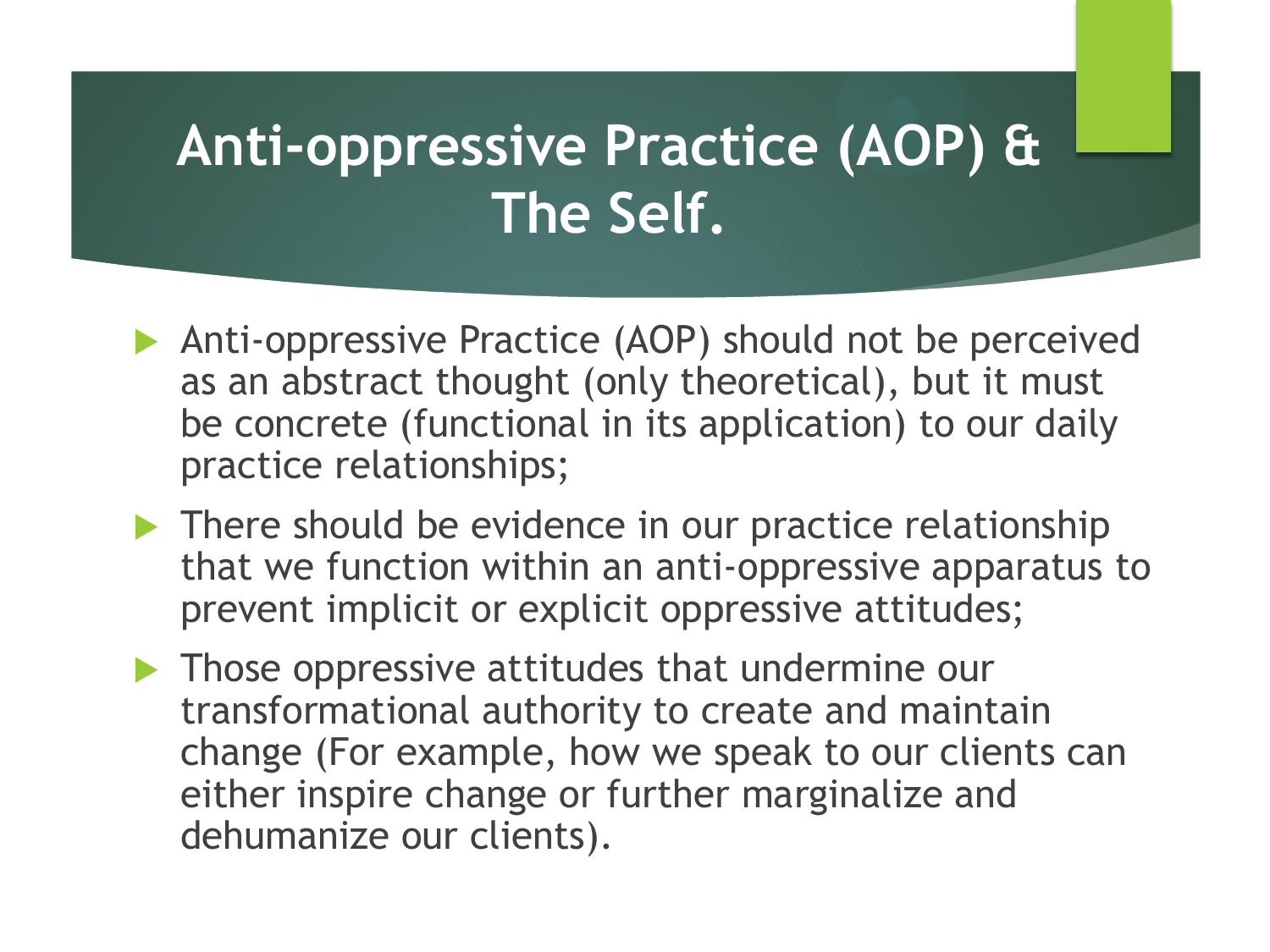#### **Anti-oppressive Practice & The Self**

- If AOP is to be effective at the personal level (Micro), AOP requires ACTION on the part of the SW and the SSW for it to be applicable to their daily experiences;
- It becomes ambiguous if we want to empower and help change the lives of our clients and impact that world while our thinking, attitude, and action continue to maintain the status quo;
- If we desire to see real change in our everyday practice relationships the transformational change first begins with us.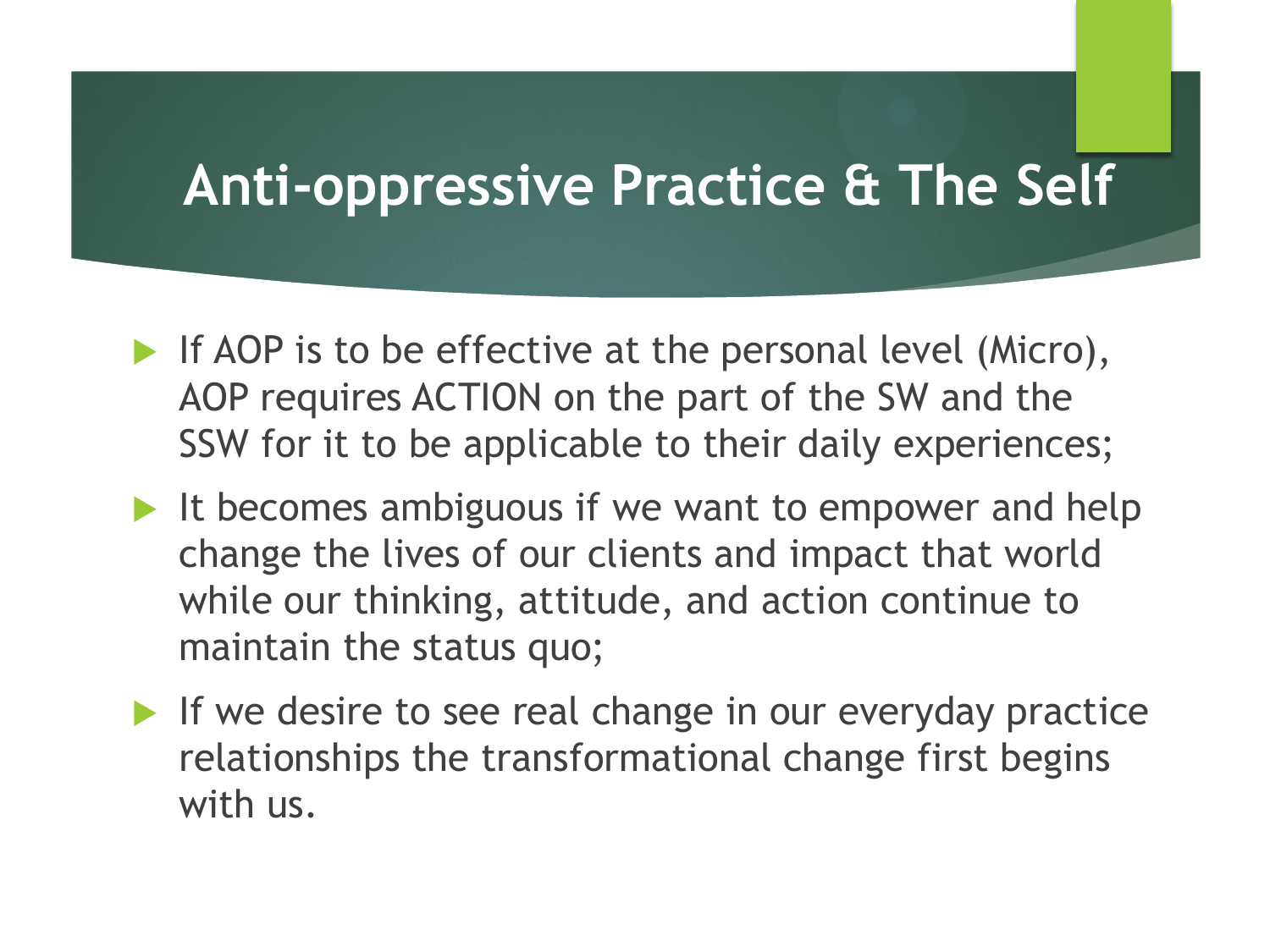- $\blacktriangleright$  To effectively apply AOP as a transformational tool at the personal level (Micro), we must address the complex nature of the SELF;
- The definition of SELF in this context is our ego, thought patterns, mindset, behaviours, and attitude.

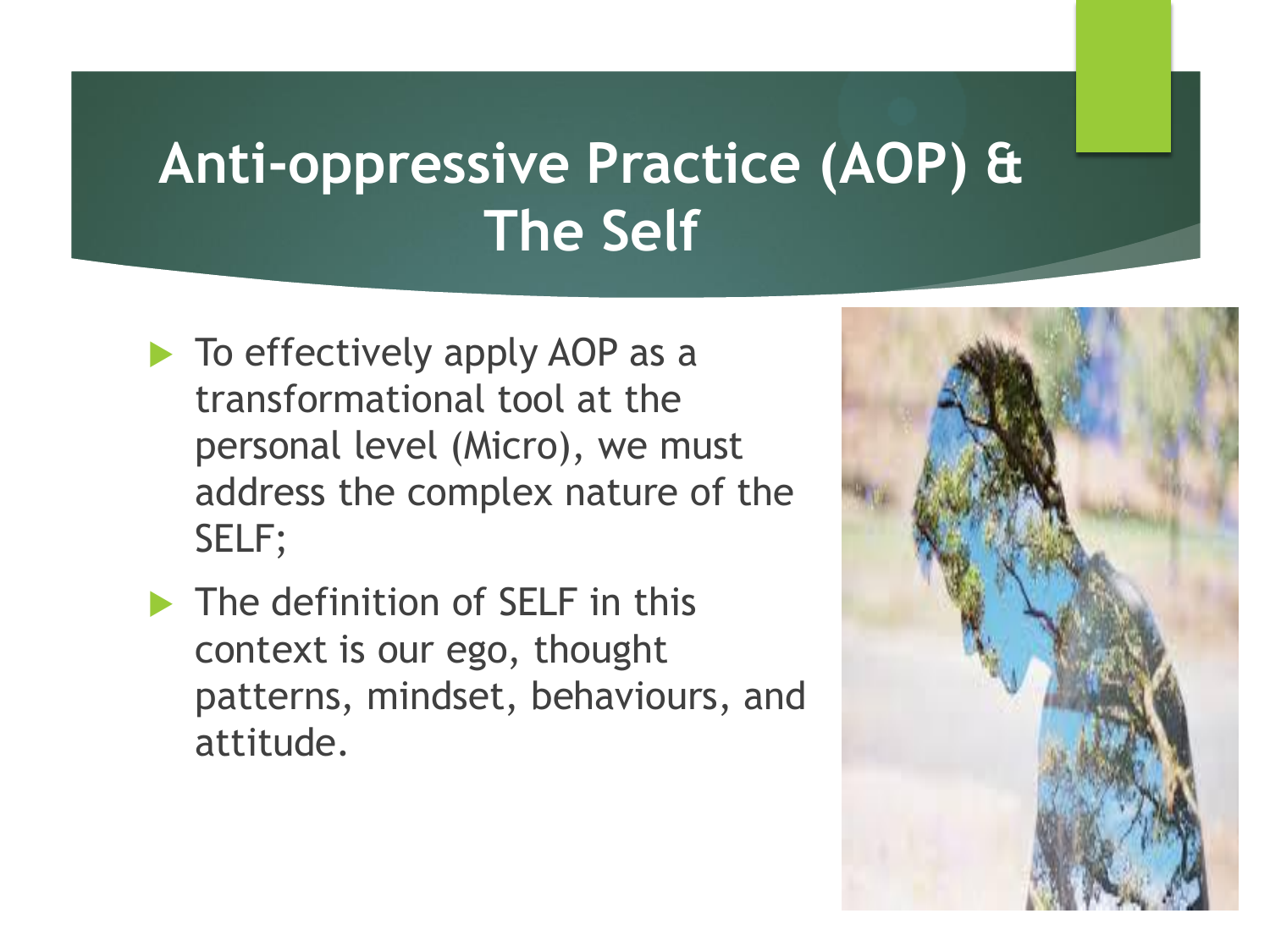- In our daily practice relationship, an understanding of the "SELF" within the context of AOP as a transformational tool helps us to engage in experiences that sometimes challenge our sense of SELF and our way of knowing and doing.
	- o For example, dealing with clients from different cultural backgrounds can sometimes challenge our way of knowing and doing, and this can cause us discomfort.
	- $\circ$  How do we deal with the discomfort from our position of power?
	- $\circ$  Do we wield the power we hold (influence or authority), or do we seek to understand differences to learn and grow?
	- $\circ$  The discomfort we encounter can sometimes produce a power absorbed SELF.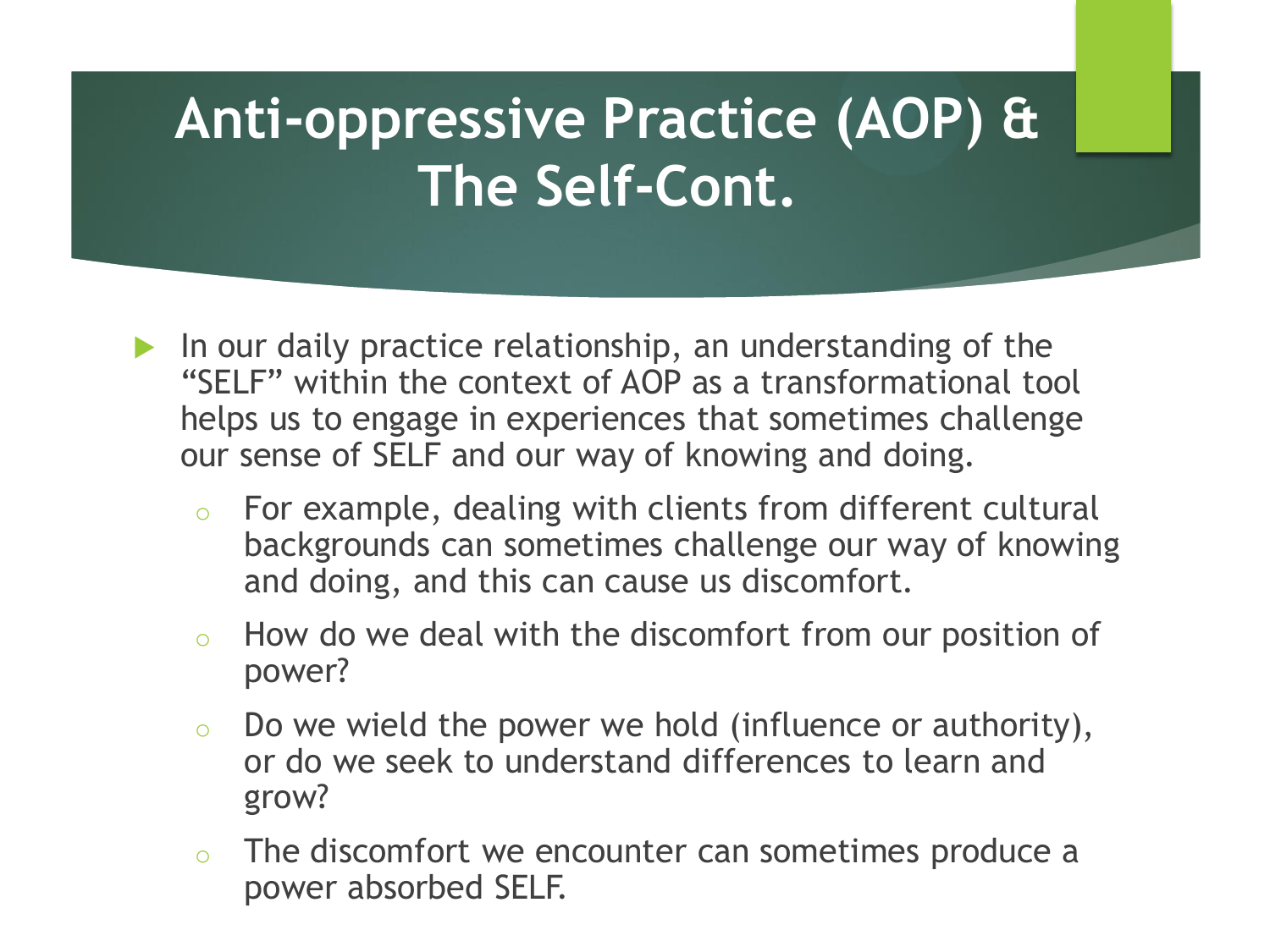- AOP as a transformational tool requires we address the "SELF" that part of us that sometimes resists change;
- ▶ Often the SELF resists change because we are afraid of dealing with our discomfort. Those discomforts sometimes reproduce oppressive behaviours that impact the working relationship with others.
- AOP strips us of false illusionary perceived subconscious that our actions as social workers and social service workers do not matter.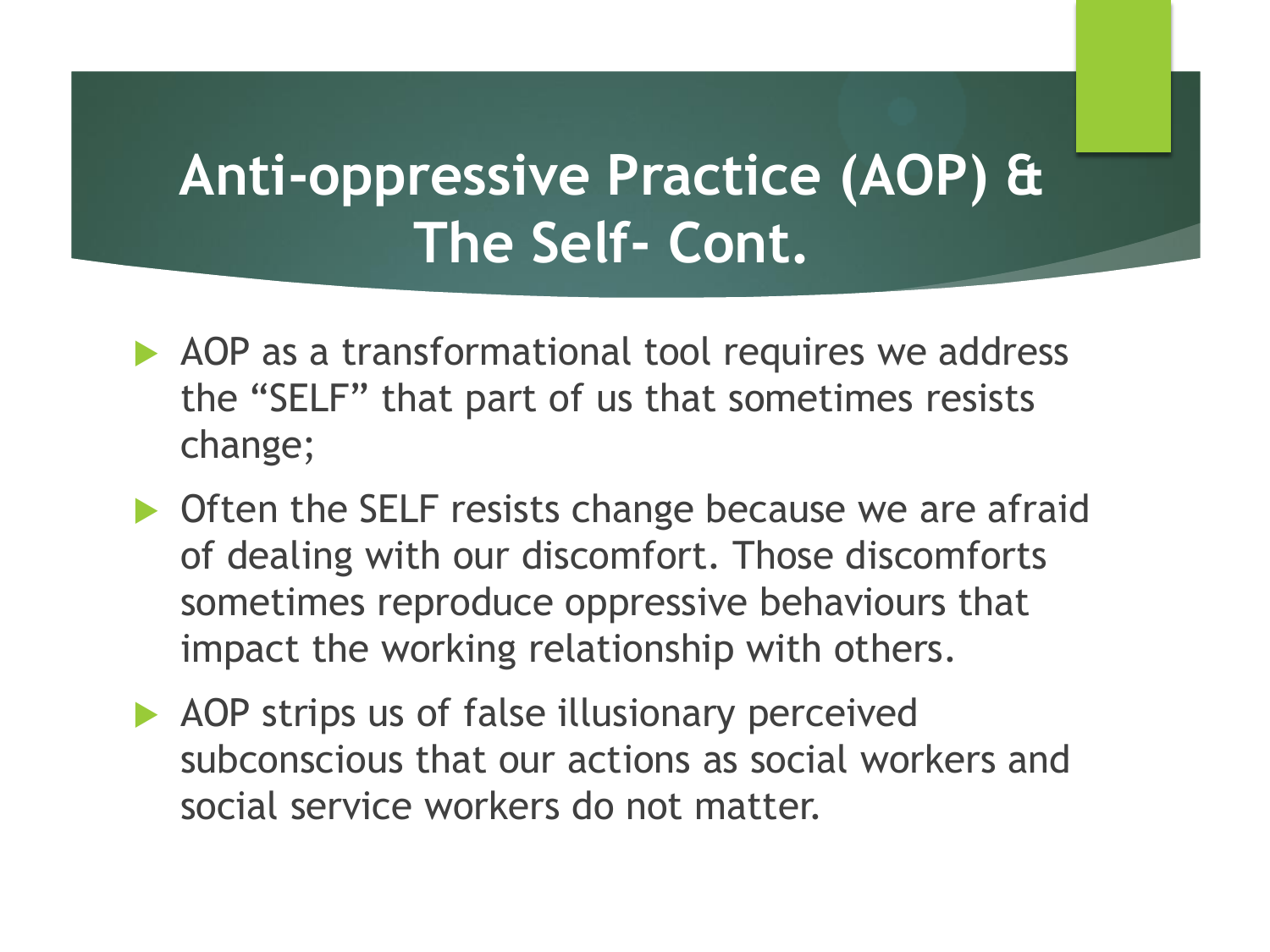- In the context of social work, the SELF is always evolving. It is never complete and always open to further growth;
- AOP as a transformational tool holds us personally accountable to always seek to develop the SELF to be effective "Change Agent;"
- An underdeveloped SELF maintains oppressive tendencies while falsely seeking to change others, systems, and social institutions;
- An underdeveloped SELF can never be fully involved in an assignment.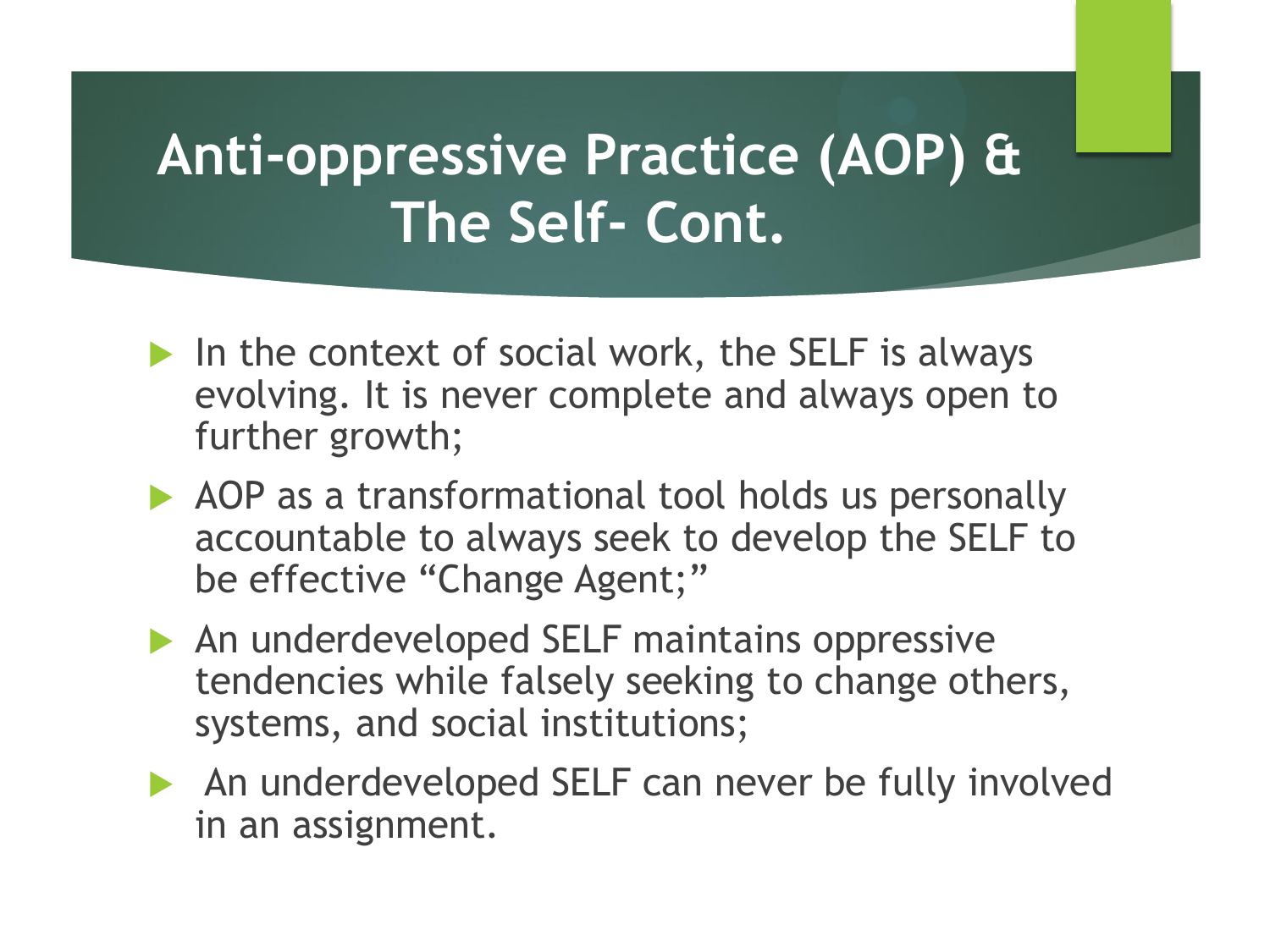- The underdeveloped SELF entertains "predigested thinking" which encourages a person to stick to the status quo about others (For example, those stereotypes we may hold about some of our clients, colleagues, or manager/supervisor);
- ▶ To combat "predigested thinking," AOP challenges us to critically examine the SELF, those thoughts, behaviours, actions, or attitudes that either maintain oppression or inspire change;
- A transformed SELF is an evolved SELF; I say "transformed" because a transformed SELF seeks to empower, motivate and inspire to transform people's lives.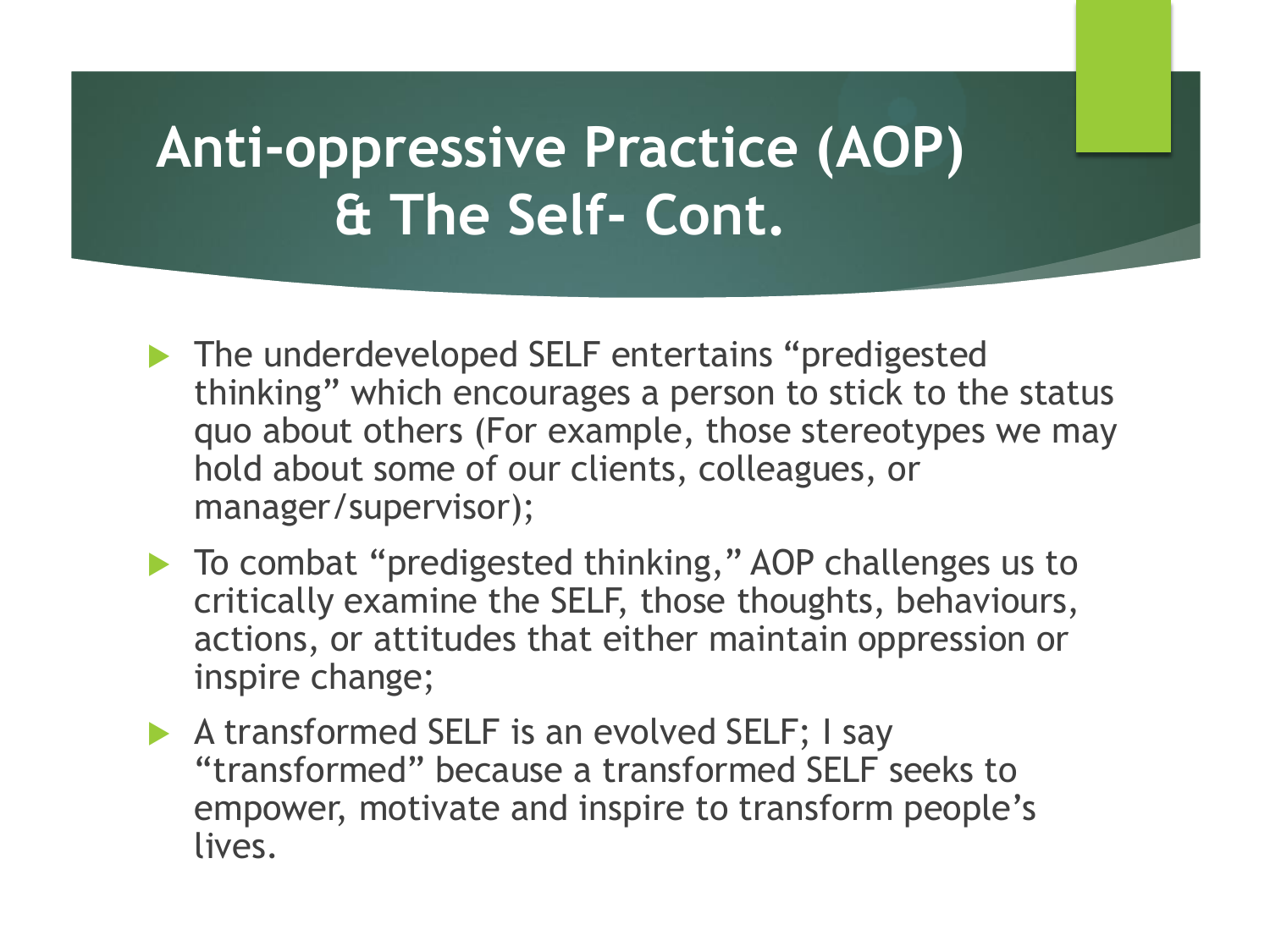- **Inderstanding the role AOP plays in our practice** relationships offers opportunities for shaping transformational interpersonal interaction on multiples levels that transact into transformative dialogue;
- This "transformative dialogue**"** can take on many forms depending on the context of the relationship whether it is with your manager, supervisor, colleagues, or clients;
	- o What we say and do must produce change (life to the issue/conversion/or ideas);
- AOP then as a transformational tool should cause a reciprocal exchange in our attitudes and mindset when dealing with others. I cannot say this is easy, but this is a challenge we must take on.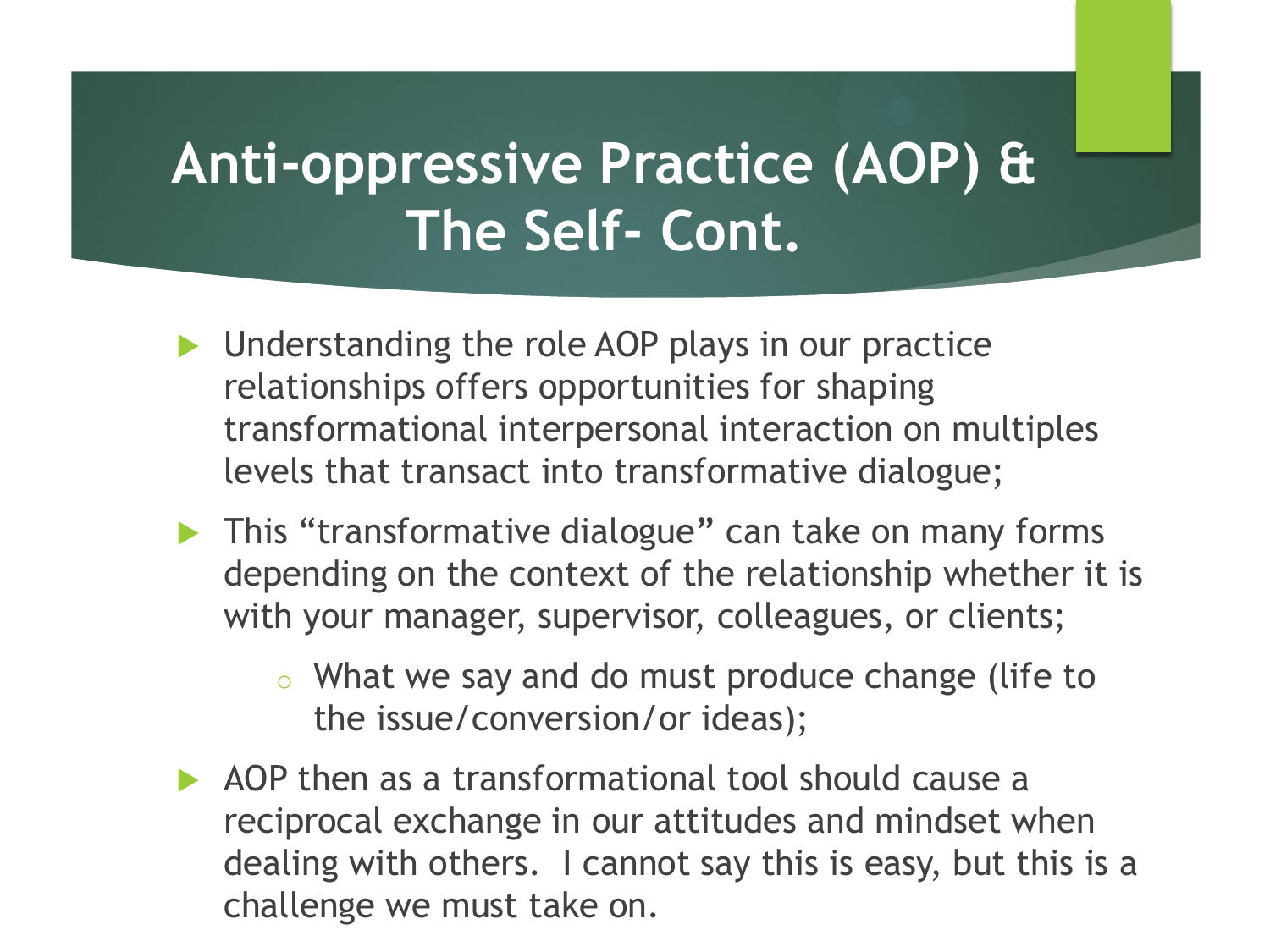#### **Reframing of the mind & Antioppressive practice (AOP).**

- Reframing of the mind is our ability to reflect, identify, and rethink about our perceptions of our daily practice experiences that lead to certain behaviours whether positive or negative;
- Now, within the context of reframing of the mind, anti-oppressive practice (AOP) helps us to deconstruct our interpretation of our everyday relationships to bring about personal change;
- **This reframing of the mind brings us to what Sakamoto and Pitner,** (n.d.), called "critical consciousness.'' This "critical consciousness" challenges social workers to be cognizant of power differentials and how these differentials may inadvertently make social-work practice an oppressive experience"(P.435)
- Reframing then allows social workers and social service workers to evaluate or take a second look at how they perceived certain practice relationship experience, and the impact such experience might have on their professional decorum.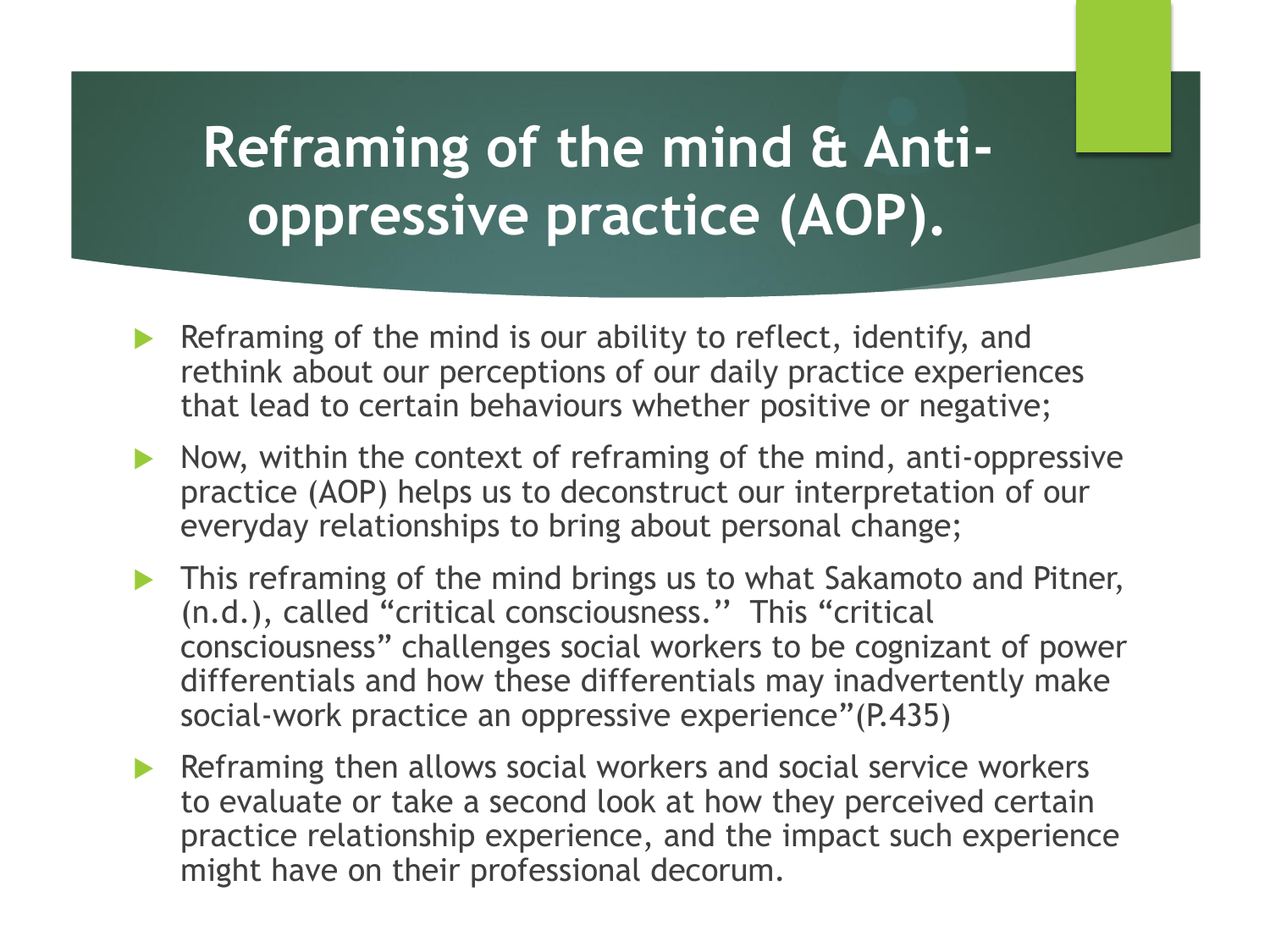### **Reframing of the mind & Antioppressive practice (AOP)-Cont.**

- ▶ Yet, for many of us reframing of the mind might prove to be challenging because such reframing might challenge our values, our traditional ways of doing;
- However, reframing of the mind from an AOP lens challenges how we think, so we openly acknowledge the pros and cons of our everyday professional relationships;
- In other words, reframing of the mind from an AOP lens takes into account that our mindset is not fixed or something that must be overcome, but as an evolving transformation that has both practical advantages and disadvantages that must be continuously reweighed.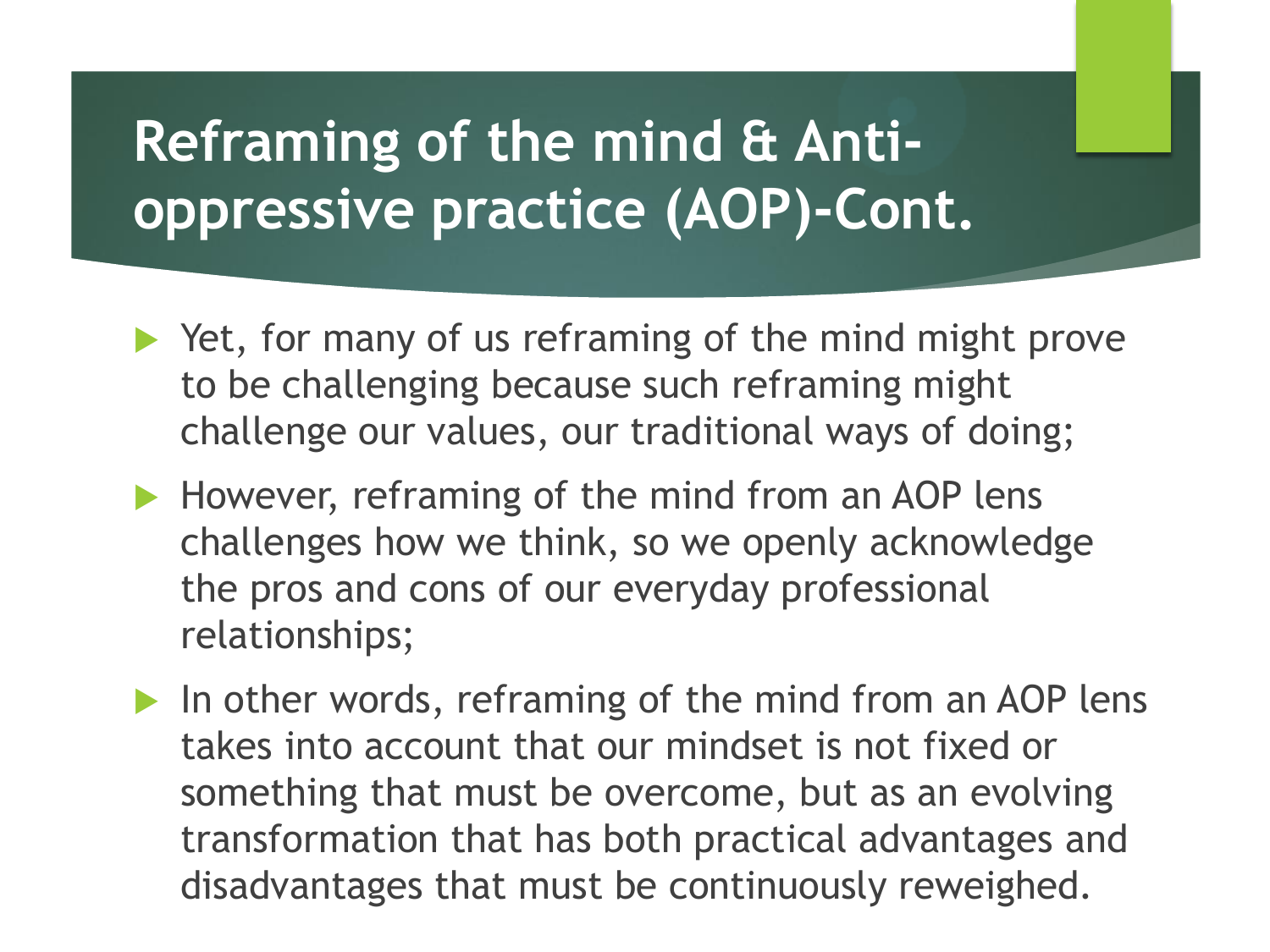#### **Transformational Leadership**

**Transformational leadership is described as a** leadership approach that causes a change in individuals and social systems; it involves inspiring valuable and effective change in the followers (Bass & Avolio,1994; Burns, 1978; Carleton, Barling, & Trivisonno, 2018).

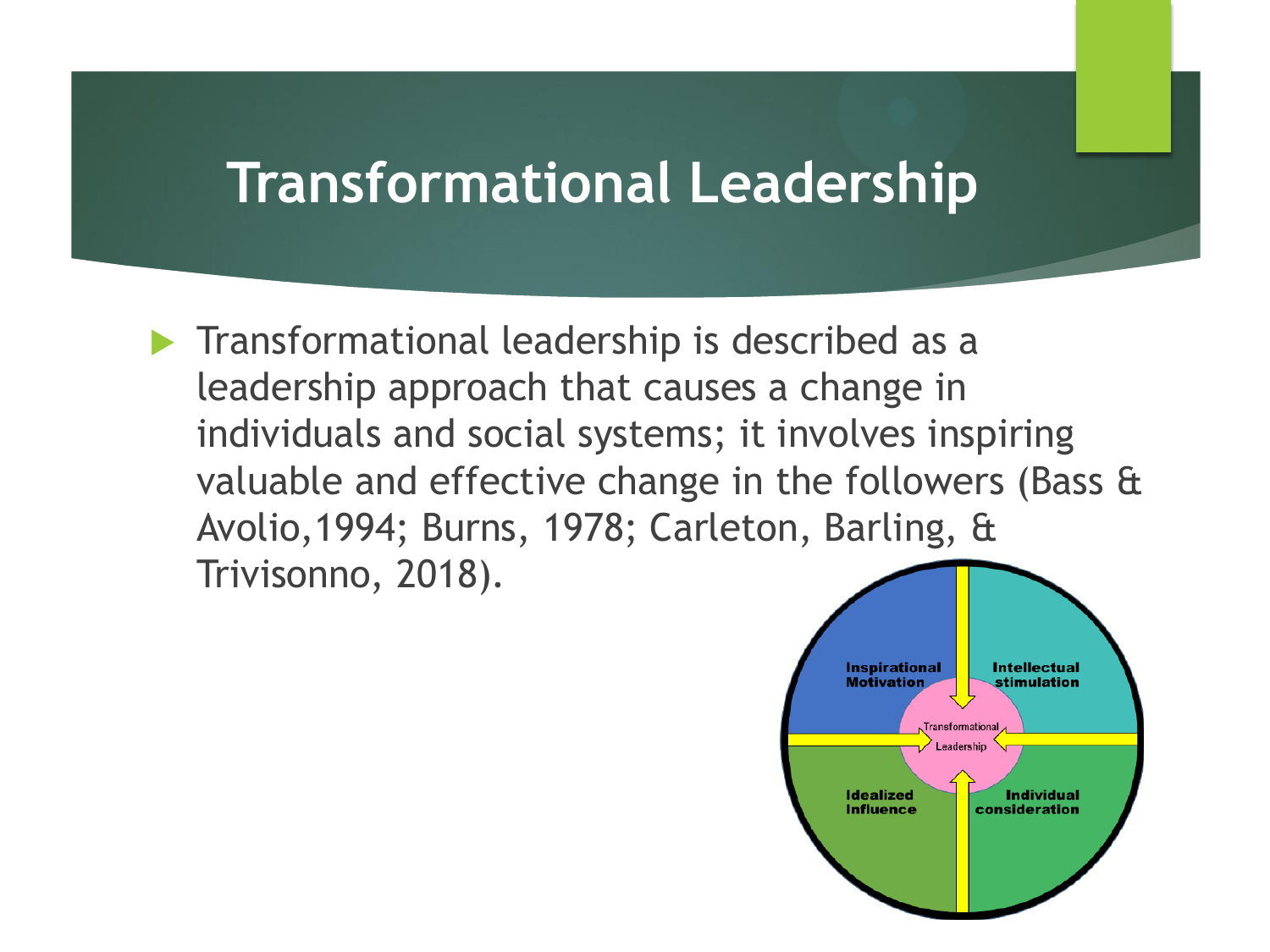#### **Anti-oppressive practice (AOP) & Transformational leadership**

- Anti-oppressive practice (AOP) and transformational leadership intersect, they both work conjointly to mobilize change to different degrees in individuals and organizations;
- In the context of social work and social service work practice, AOP acts as an agent to mobilize social workers and social service workers to fight against, or oppose all forms of injustice and social pollutants;
- While transformational leadership becomes the object to which social workers and social service workers rebuild, educate, inspire, and motivate to engage continuously;
- I say engage because it takes a willingness on the part of social workers and social service workers to move from their comfort zone to engage differences and respect those differences whatever they may be.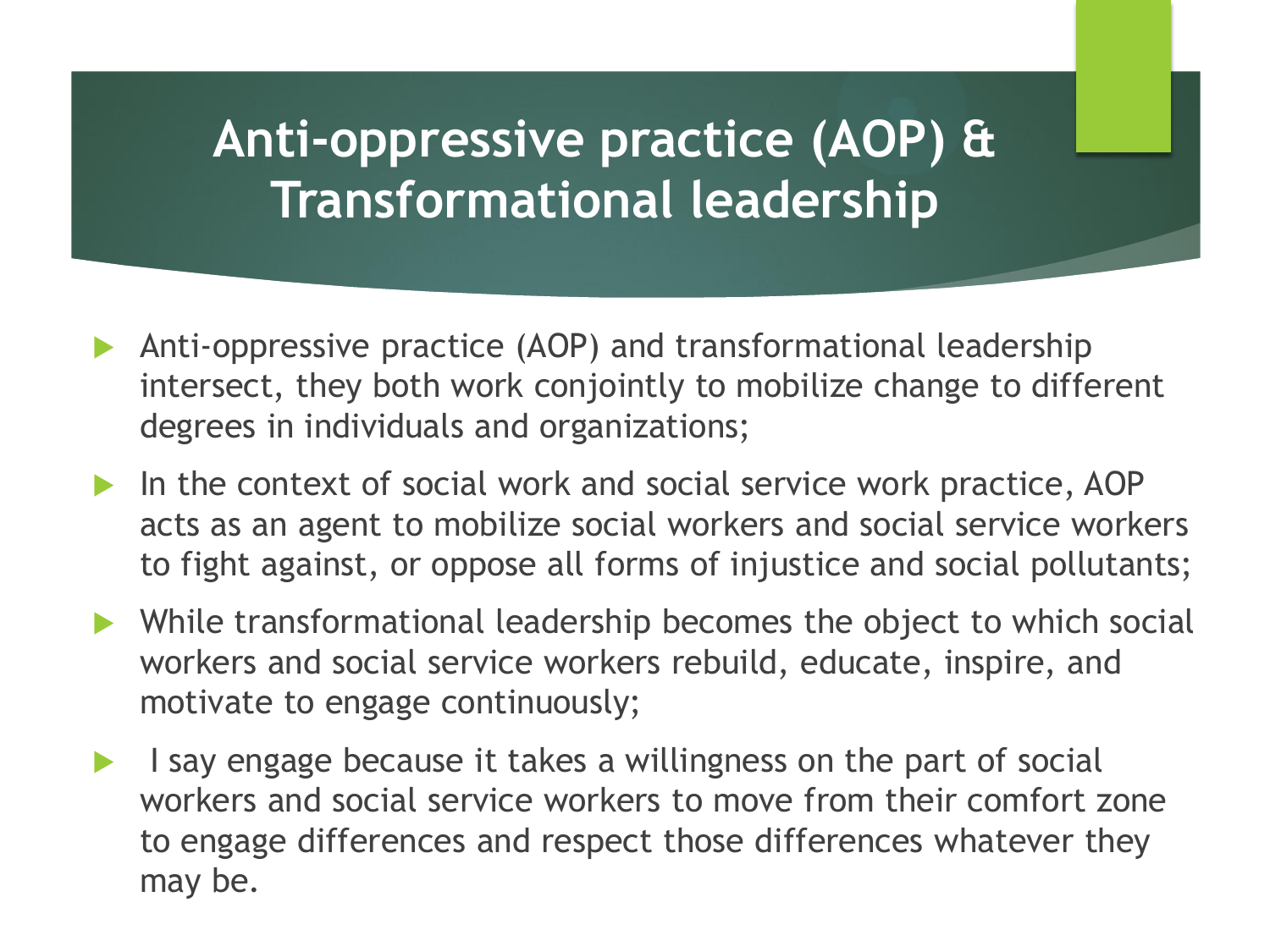### **Anti-oppressive practice (AOP) & Transformational leadership-Cont.**

- After we have opposed, it takes a transformational leadership attitude to rebuild; sometimes we are so focused on opposing that we fail to realize we play a pivotal role in educating others who function from a place of the subconscious.
- $\triangleright$  To be able to transform lives I posit that we should have  $\underline{a}$ love for people, not just getting a pay cheque but genuine love, compassion, and an understanding of the struggles of the marginalized.
- Anti-oppressive practice (AOP) and transformational leadership work conjointly to make changes and continue the process of engaging through Individualized Consideration, Intellectual Stimulation, Inspirational Motivation, and Idealized Influence.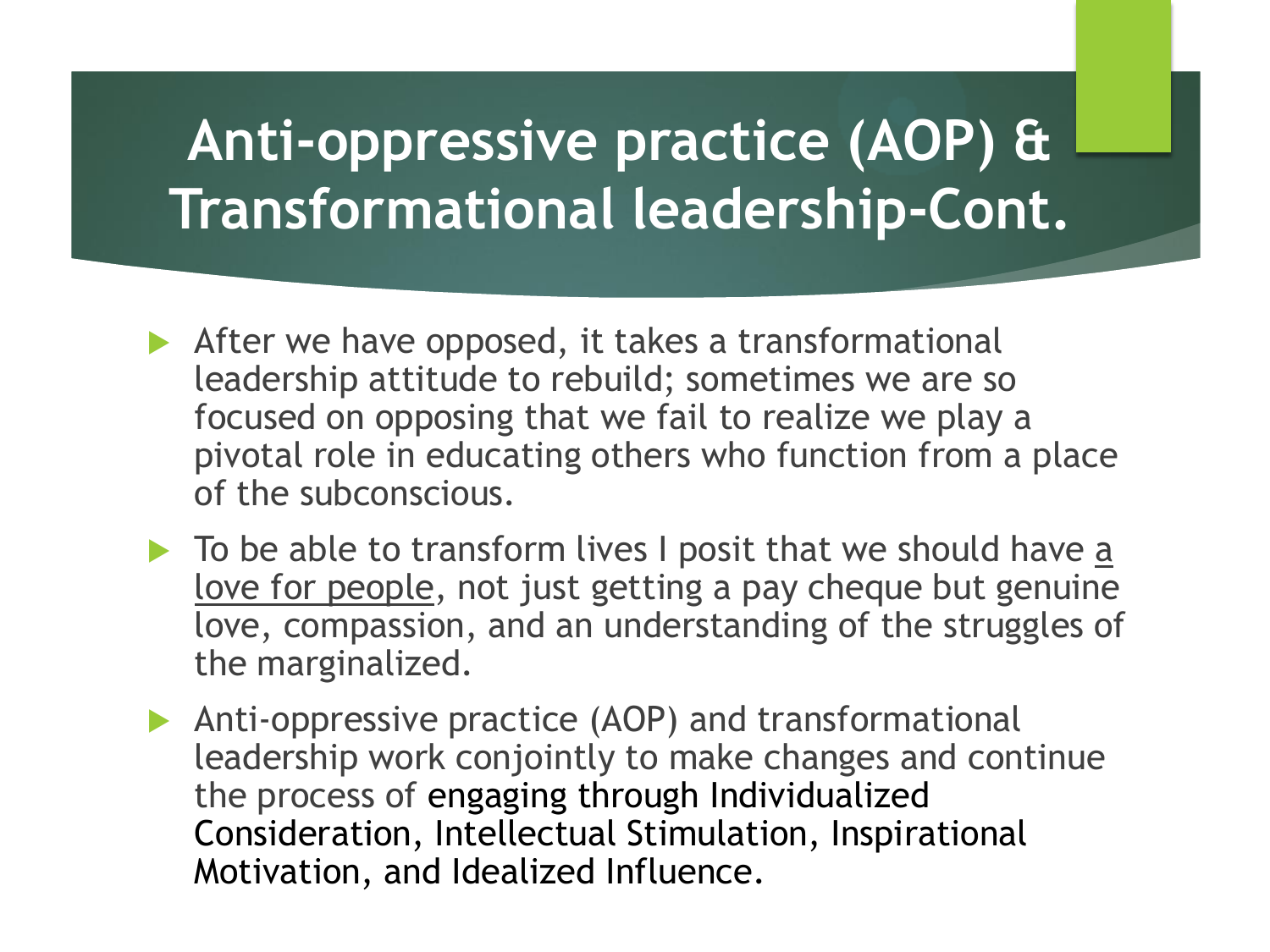# **Anti-oppressive practice (AOP) & Transformational leadership-Cont.**

- Social workers and social service workers function within these four transformational leadership attributes**.**
	- **1. Individualized Consideration-**helps social workers and social service workers take into account how they foster transformational relationships with others, their self-management when dealing with differences, and mindfulness to the motivation for their practice responsibilities.
	- **2. Intellectual Stimulation** helps social workers and social service workers challenge their assumptions, and to value unexpected situations as LEARNING opportunities to inspire personal change.
	- 3. **Inspirational Motivation** allows social workers and social service workers to have a strong sense of purpose through behaviours that facilitate a feeling of optimism and a commitment that provide meaning to their everyday practice relationships.
	- **4. Idealized Influence-**reminds social workers and social service workers that they influence change implicitly and explicitly in their daily practice relationships, so they must demonstrate behaviours that instill trust and respect to maintain their transformational authority.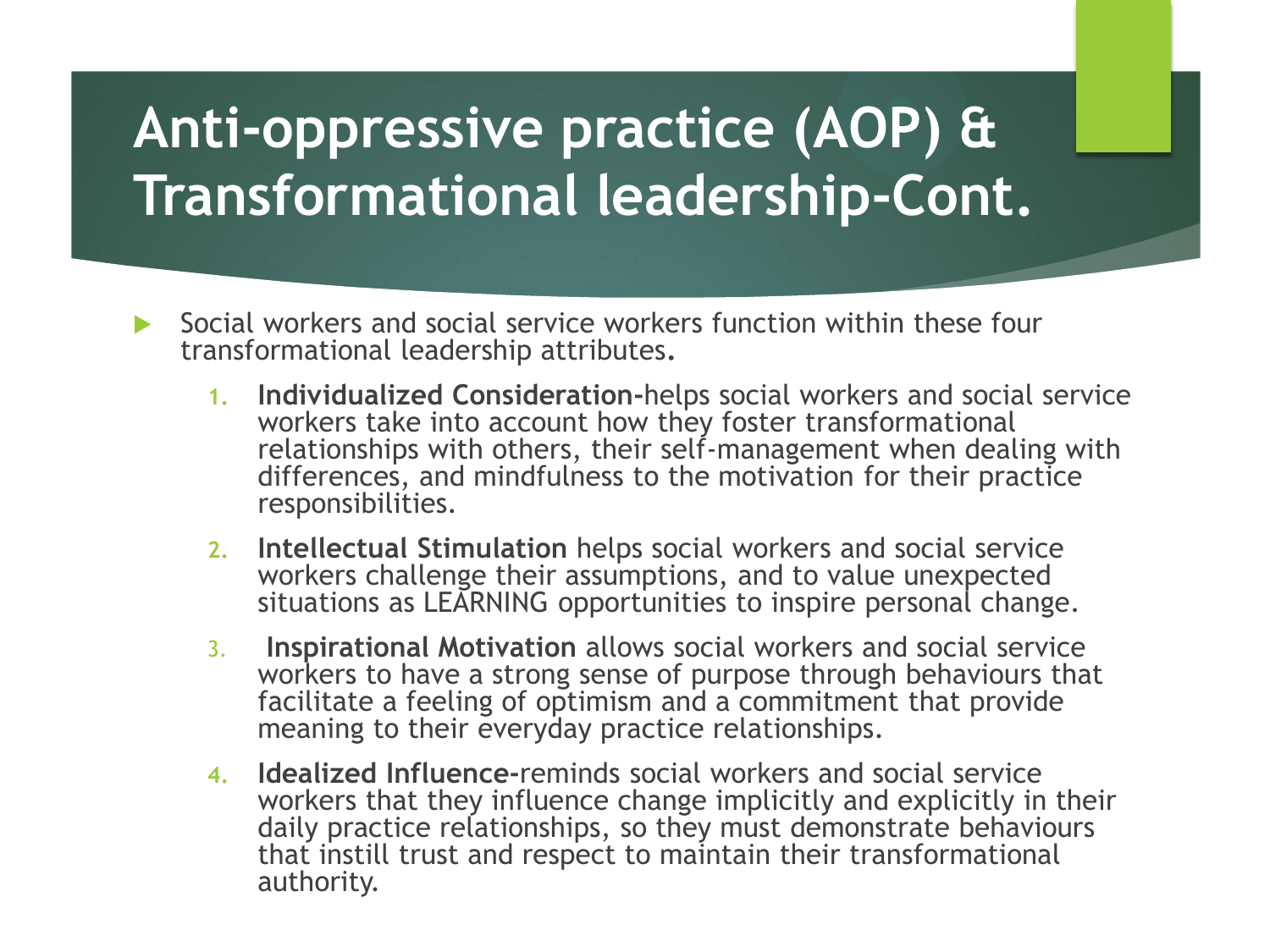#### **Social Work Ethics, Insight, and Anti-oppressive Practice as a Transformational Paradigm**

- Anti-oppressive Practice (AOP) correlates with the social work and social service work code of ethics. The code of ethics is a written reminder that social workers and social service workers should be mindful of their professional power and guard against any antioppressive behaviours that will further oppress and marginalize clients.
	- o Anti-oppressive practice as a transformational paradigm provides social workers and social service workers the insight that "the best interest of the clients comes first;
	- o to respect the intrinsic worth of the persons;
	- o to carry out professional duties and obligations with integrity and objectivity;
	- $\circ$  to not exploit the relationship with a client for personal benefit, gain or gratification."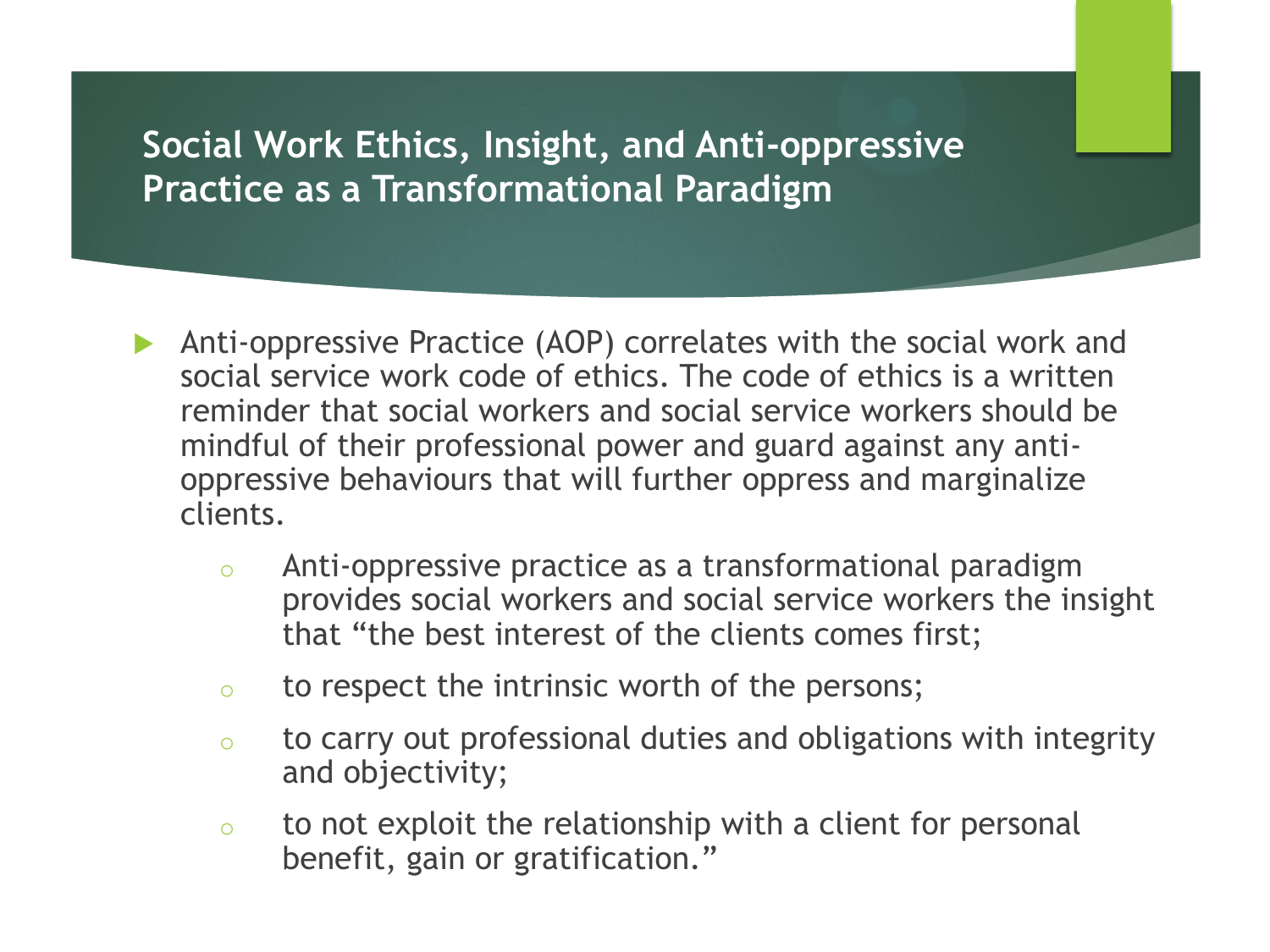#### **Professional Responsibilities.**

Social workers and social service workers professional responsibilities require dedication and accountability not just to the code of ethics, and ethical principles, but also to the cause.

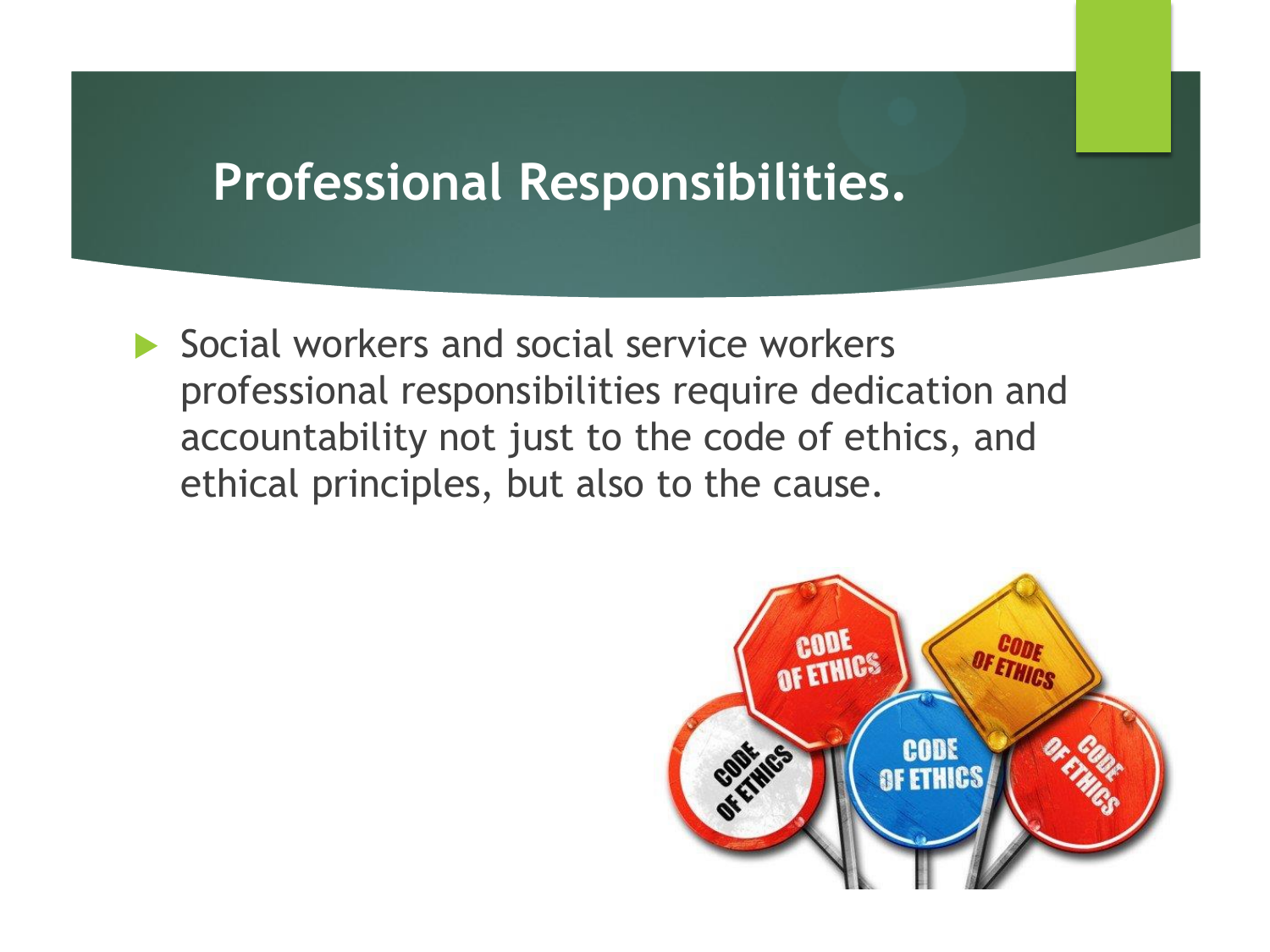## **Anti-oppressive Practice as a Navigating Tool**

- AOP serves as a navigation tool to assist social workers and social service workers in examining their present practice relationship position to determine what works and what does not.
	- o It allows social workers and social service workers to be mindful of their actions, what they say and do;
	- o to explore ways to deal with differences to avoid any form of practice relationship collision;
	- o to develop effective strategies to empower others, not to disempower;
	- o to navigate through the many different voices to find meaning that will enhance the growth of their professional relationships.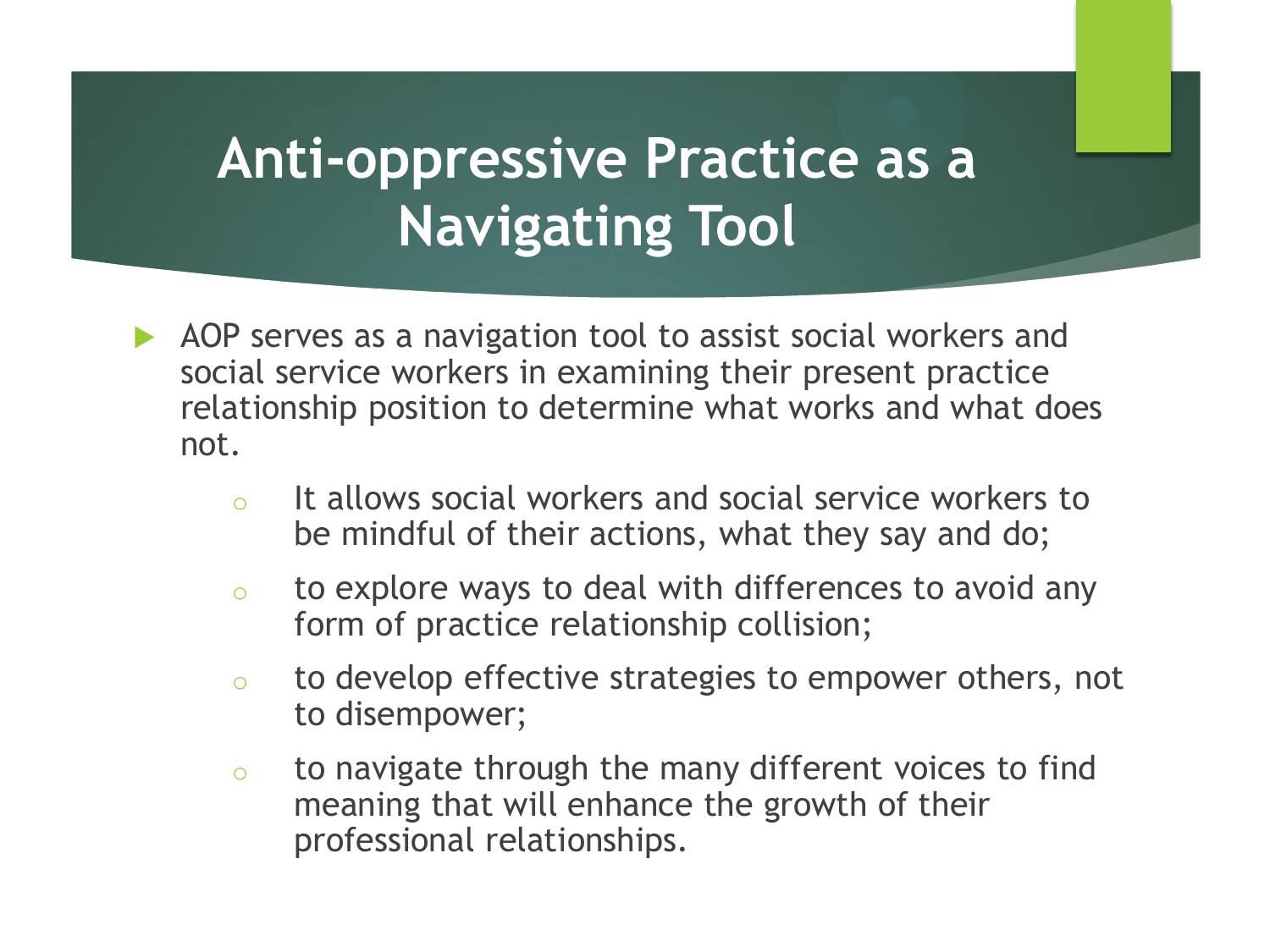